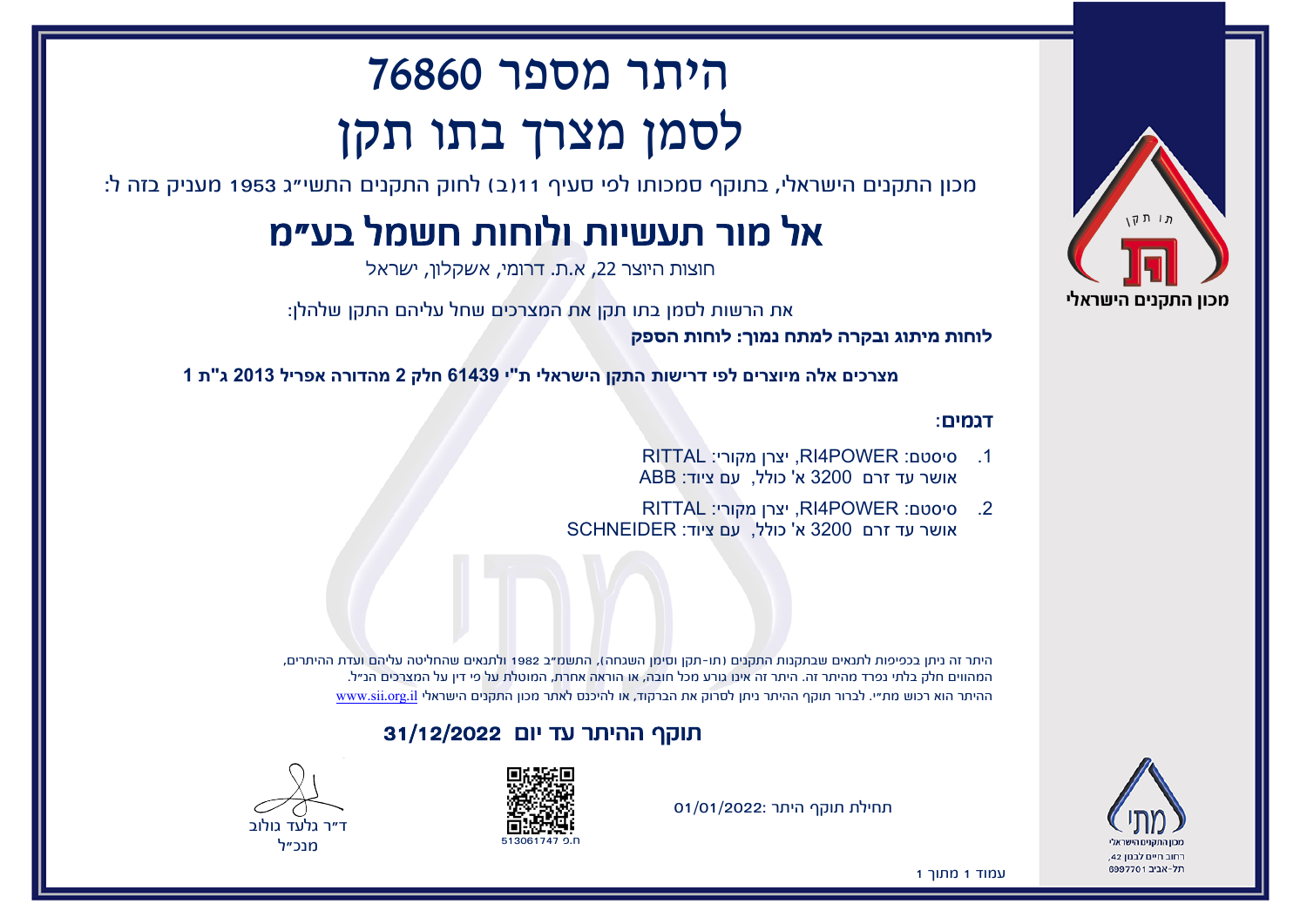

## **License No. 76860 to mark a commodity with the Standards Mark**

The Standards Institution of Israel (SII), in accordance with the powers vested in it by article 11(b) of the Standards law 1953, hereby grants permission to:

### **EL-MOR INDUSTRIES AND ELECTRICITY**

#### **BOARDS LTD.**

22, Hutzot Ha'yitzer St. ,Ashkelon ,Israel

to place the Standards Mark on the commodities covered by the standard: **Low-voltage Switchgear And Controlgear Assemblies: Power Switchgear And Controlgear Assemblies**

(list of types attached)

**These commodities are produced in conformity with the requirements of the Israel Standard No. 61439 Part 2 Edition April 2013 Amendment 1**

This license has been granted subject to the terms of the Standards Regulation (standard mark and supervision sign) 1982, and the terms that the License Committee has determined, which constitute an integral part of this license. This license does not detract from any obligation, or other order, imposed by law on the abovementioned commodities

This certificate remains the property of SII. Its continued validity may be verified via scanning the barcode or via the SII website [www.sii.org.il.](http://www.sii.org.il)

## **This license is valid until 31/12/2022**



Date of License : 01/01/2022



Dr. Gilad Golub **CEO** 

Page 1 of 2